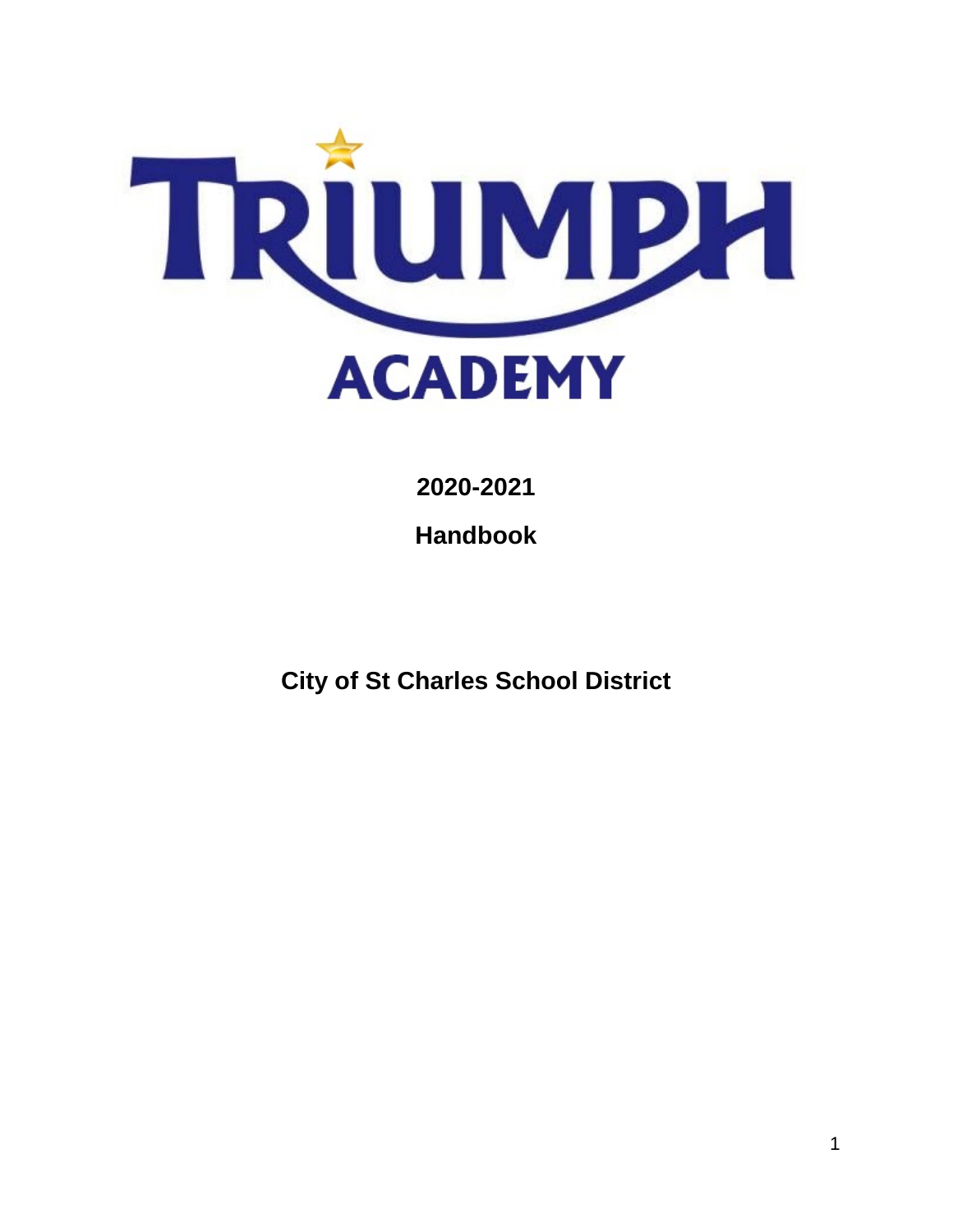# **Table of Contents**

|                                                              | $\overline{4}$ |
|--------------------------------------------------------------|----------------|
|                                                              | 4              |
|                                                              |                |
|                                                              |                |
|                                                              |                |
|                                                              |                |
|                                                              |                |
|                                                              |                |
|                                                              |                |
|                                                              |                |
|                                                              |                |
|                                                              |                |
| Change of Placement from an ED Program to Triumph Academy  9 |                |
|                                                              |                |
|                                                              |                |
|                                                              |                |
|                                                              |                |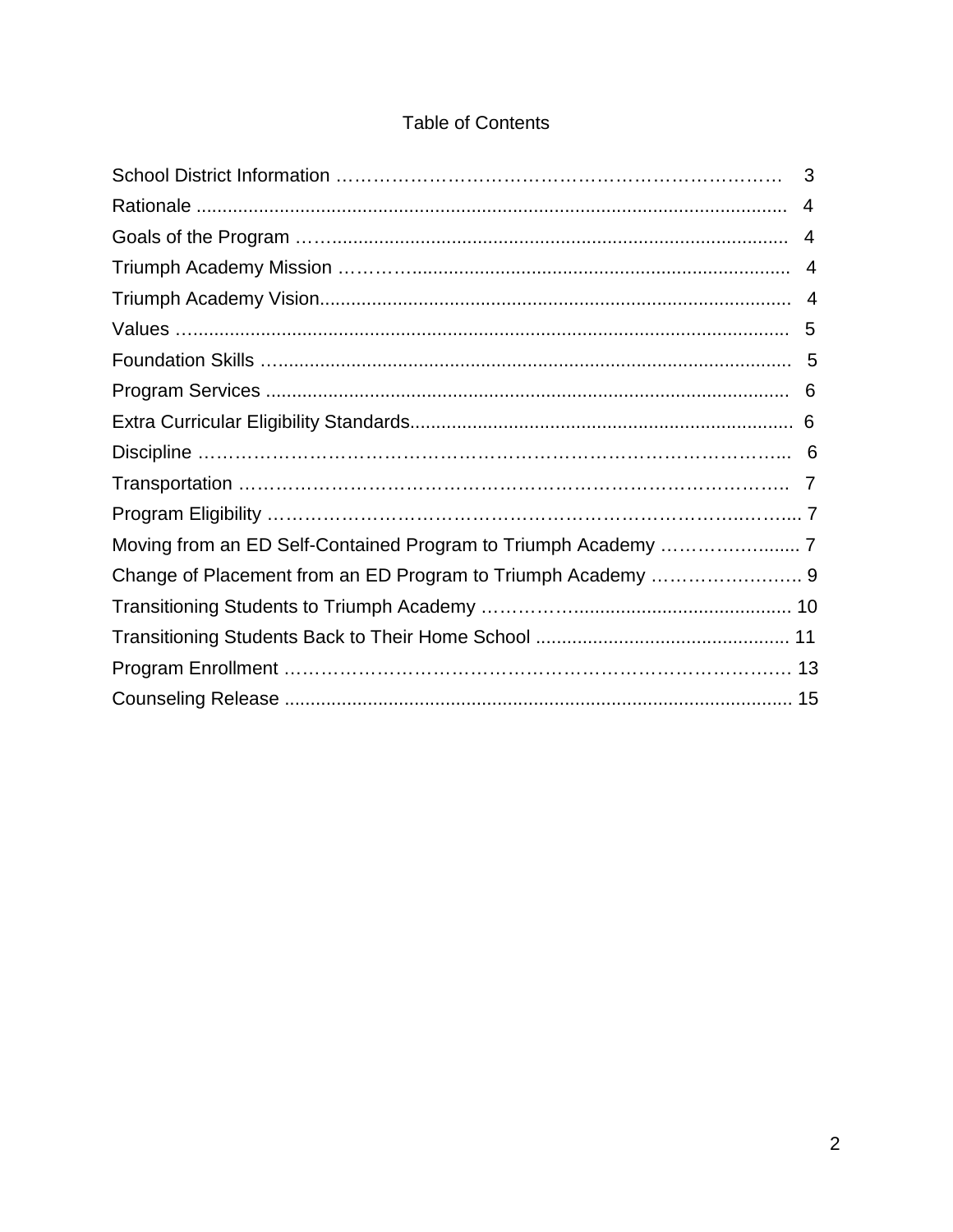#### **SCHOOL DISTRICT OF THE CITY OF SAINT CHARLES INFORMATION**

#### **District Administrative Personnel**

Dr. Jason Sefrit Superintendent of Schools Dr. Danielle Tormala Assistant Superintendent – Curriculum & Instruction Dr. Rodney Lewis Assistant Superintendent – Human Resources Mrs. Julie McClard Director of Special Education and Student Services Dr. Charles Brazeale Assistant Superintendent – Business & Technology

### **Board of Education**

Mr. Joshua Kean C.B.M. President Dr. Donna Towers C.B.M. Vice President Mrs. Leslie Knight, Secretary Dr. Marita Malone, Treasurer Ms. Lori Gibson C.B.M. Member Mr. Mike Thorne, Member Ms. M. Ellen Zerr, Member

#### **SC West Administration**

Dr. Scott Voelkl Principal Ms. Angela Syron, Assistant Principal Mr. Terry Oetting Activities Director Mrs. Jessie Kulage, Counselor

#### **Triumph Academy**

Mrs. Nicole Besselman, Teacher Ms. Elizabeth Hoang, Teacher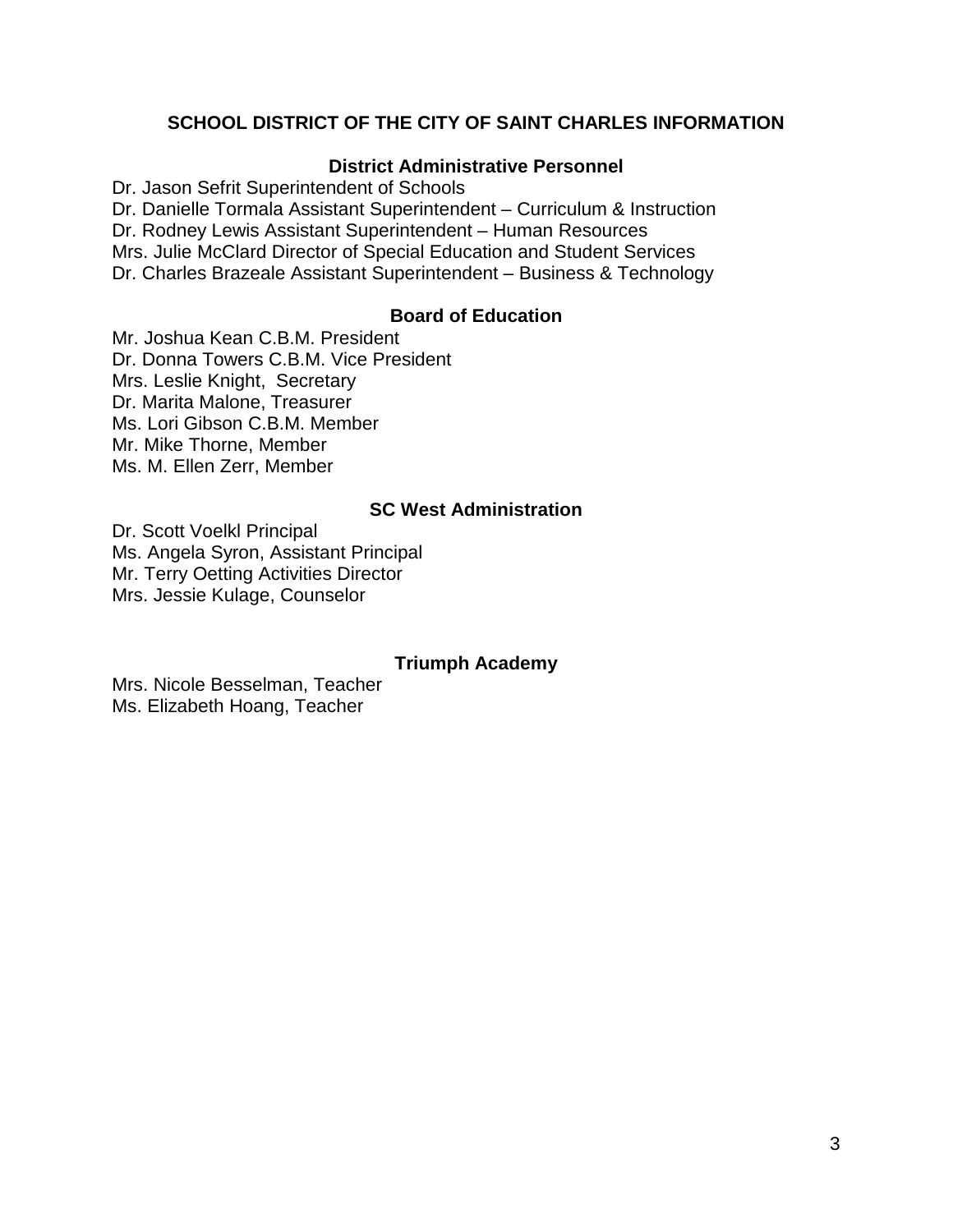#### **Rationale**

Triumph Academy is a school-within-a-school set on the St. Charles West High School Campus. Triumph Academy was created to provide a therapeutic and supportive educational program for special education students who have been diagnosed with significant emotional disturbances. Historically, these students have been served by private agencies. The students attending the Triumph Academy range from grades 7-12. Each student has an Individual Education Plan in place to develop the student's emotional, social and academic skills.

Triumph Academy practices the Boy's Town Model to teach students critical social skills, develop healthy relationships and make good decisions.

## **Program Goals**

- 1. To provide a positive, supportive environment where students are taught prosocial behaviors relating to their deficit areas.
- 2. To motivate and encourage students to develop and maintain responsible behaviors critical to their success.
- 3. To provide tools necessary for students to generalize appropriate behaviors across multiple environments, preparing them to return to their regular school campus.
- 4. To provide a structured behavior management system using the Boys Town Model.

#### **Mission**

Triumph Academy is committed to creating a nurturing, therapeutic environment where students will grow socially, emotionally and in the area of academics. Students will be provided direct academic and social skills instruction in a supportive environment tailored to each student so they can meet or exceed their Individual Education Plan goals. In addition, we are committed to providing a strong transition program which provides opportunities for therapeutic and vocational experiences in our community.

#### **Vision**

The vision of Triumph Academy is to prepare our students for success by providing them with a comprehensive academic program combined with intensive social skill instruction. We are dedicated to teaching the critical social skills that will help students become connect with and relate to their peers, authority figures and adults in our community, becoming valued members of our community.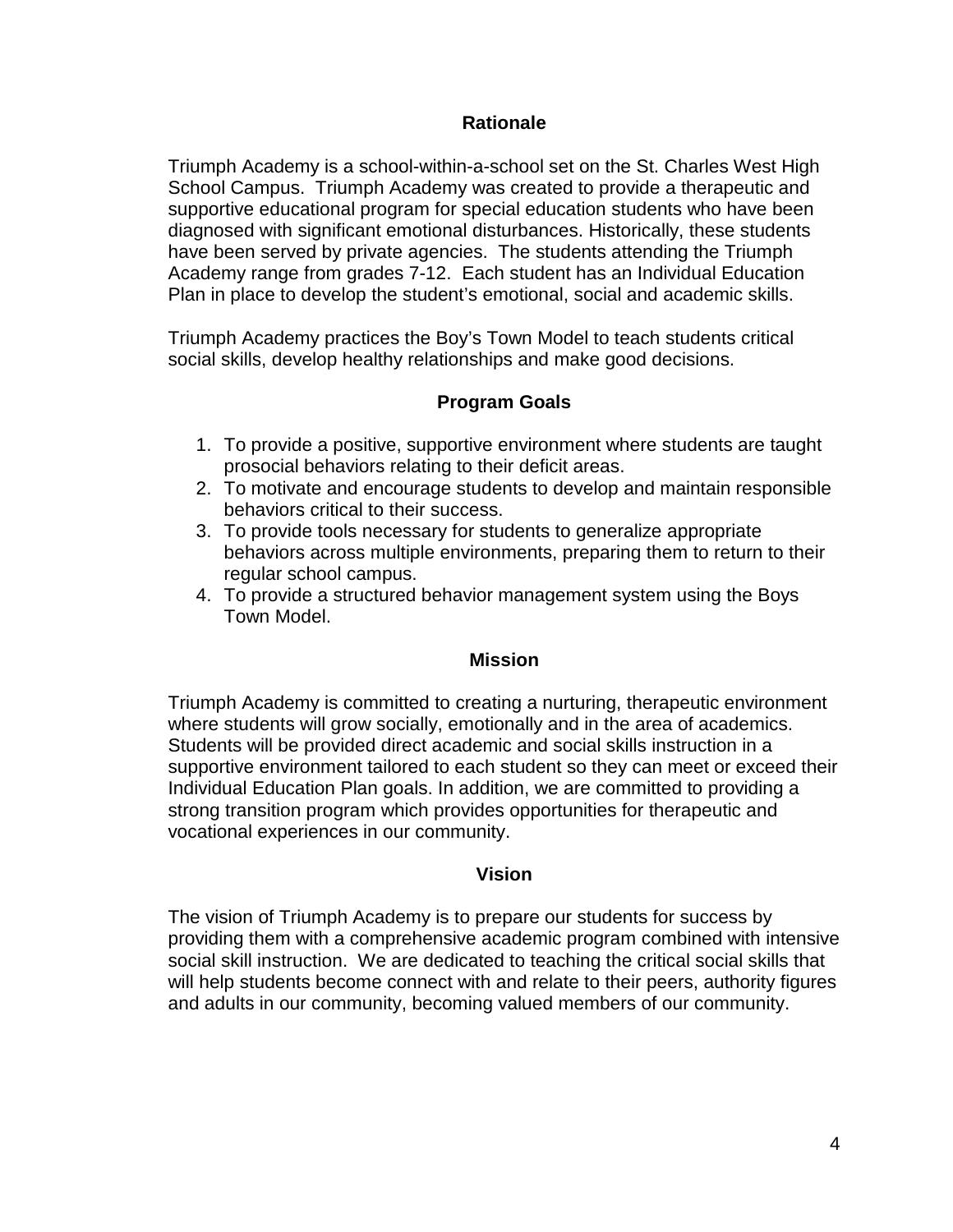#### **Values**

We believe that all students can be successful. Our program works to help students build appropriate adult and peer relationships and to respect school rules by demonstrating appropriate classroom behaviors. We believe that teaching these sixteen critical social skills will give students the skills to be successful in the school environment and to transition successfully into the adult world.

#### **Foundation Skills**

Learning and using appropriate social skills is critical for secondary students. The following sixteen skills serve as the foundation of our program. The skills were developed at Boy's Town. Triumph Academy practices the Boy's Town model to teach students to identify and use positive social skills in a wide variety of situations. We realize student success is contingent upon practicing the following skills:

- 1. Following Instructions.
- 2. Accepting criticism or a consequence.
- 3. Accepting 'no' for an answer.
- 4. Greeting others.
- 5. Getting the teacher's attention.
- 6. Making a request.
- 7. Disagreeing appropriately.
- 8. Accepting criticism.
- 9. Resisting peer pressure.
- 10.Making an apology.
- 11.Engaging in conversation.
- 12.Giving compliments.
- 13.Accepting compliments.
- 14.Volunteering.
- 15.Reporting other youth's behavior.
- 16.Introducing yourself.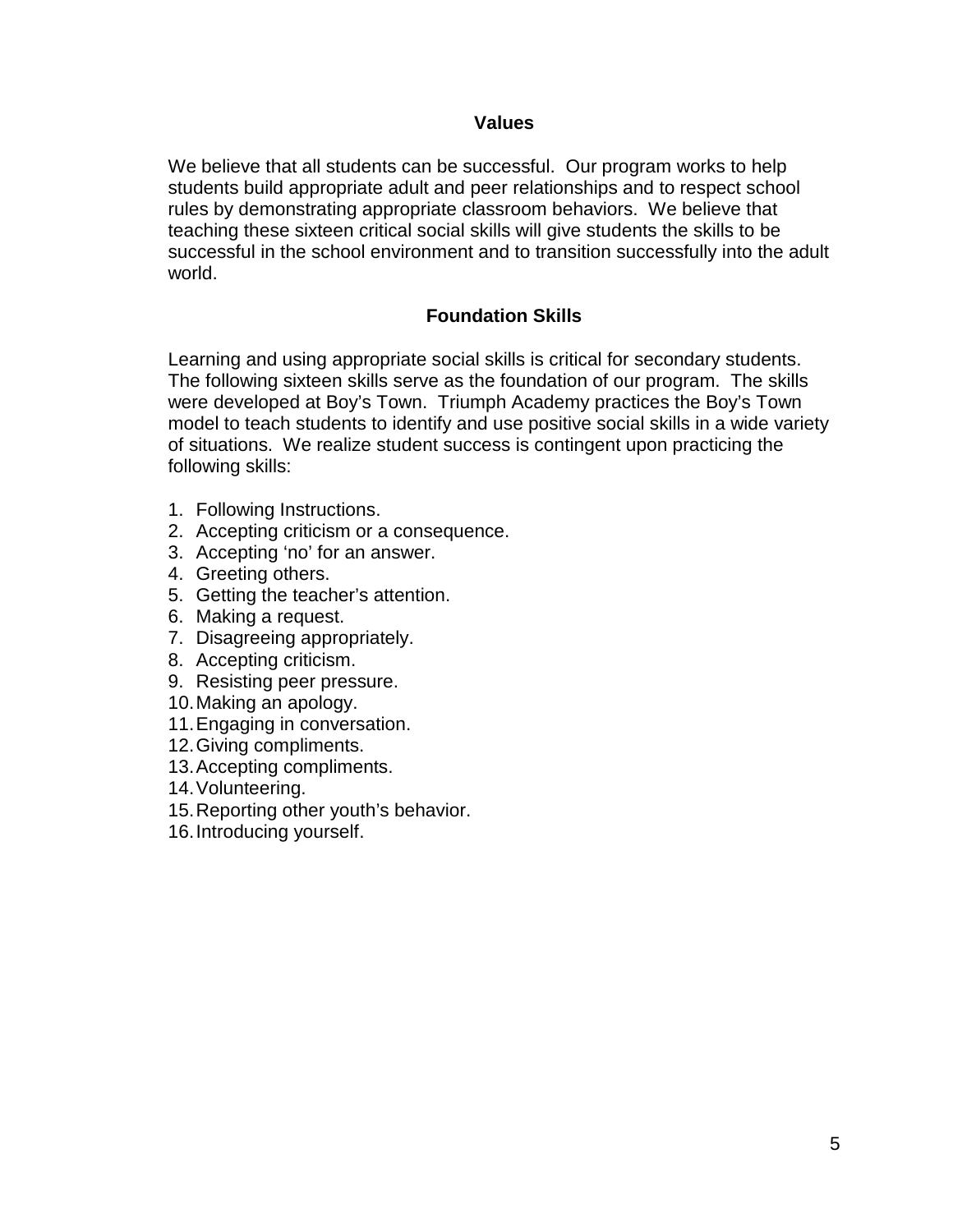# **Program Services**

Triumph Academy is a special education program for students with emotional disabilities. Students receive some or all of the following services:

- IEP-based special education instruction in a small group classroom environment
	- o Speech therapy
	- o Occupational therapy
	- o Social Work services
	- o Transition services
- High staff-to-student ratio to ensure proper supervision
- Research-based reading remediation programs
- Access to classroom technology including smart board, Chromebooks, and Bookshare.
- Therapeutic services through partnerships with Crider Mental Health, Preferred Family and Lutheran Family Services
- Individual and group psychotherapy
- Social skill development
- Emotional skill development
- Behavior analysis and behavioral planning
- Crisis intervention

# **Extra Curricular Eligibility Standards**

Students enrolled in Triumph Academy in grades 9-12 are enrolled through St. Charles West High School. Any student who represents St. Charles West by participating on an athletic team or a group that performs in public (band, choir, drama, cheerleaders, dance and drill and others) shall meet the standards of eligibility specified by the Constitution of Missouri State High School Activities Association and those additional standards of the St. Charles School District.

# **Discipline**

The Code of Conduct for St. Charles School District is enforced at Triumph Academy. All students in the St. Charles School District are expected to:

- Comply with district policies and procedures in each school building.
- Respect and obey all persons in authority (adults).
- Be prompt and regular with attendance.
- Be prepared with necessary books, paper, and other school supplies.
- Meet classroom standards of behavior and performance.
- Cooperate with all transportation guidelines and drivers.
- Maintain appropriate habits of communication, dress and personal hygiene.
- Respect the dignity, rights and property of others and avoid any activity that may endanger the health and safety of others.
- Assume responsibility for the care of school property.
- Accept the consequences of his/her behavior.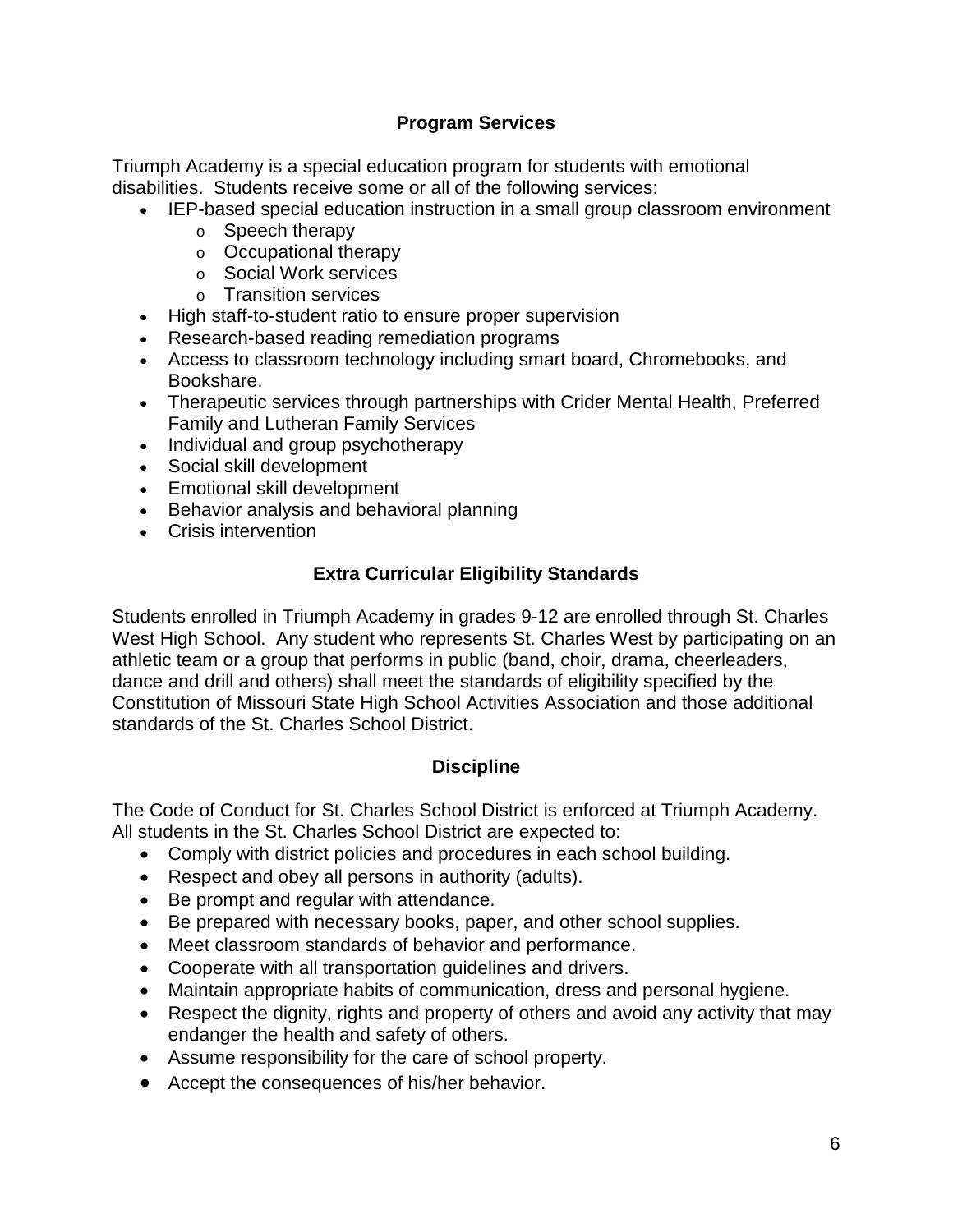### **Transportation**

Transportation is arranged for students attending Triumph Academy as part of the IEP process.

## **Eligibility**

Triumph Academy is a self-contained special education setting. Students in grades 7- 12 are enrolled in the Triumph Academy based on IEP team decisions. A data collection period must be undertaken by the IEP team to determine the need for this highly restrictive setting.

# **Moving from an ED Self-Contained Program to Triumph Academy**

When concerns are raised by a staff member or parent regarding a student's current self-contained placement, the Case Manager must notify the Special Education Coordinator and schedule a meeting to discuss the documented concerns and review relevant information about the student. Sources of information may include, but are not limited to, the student's confidential and counseling/discipline folders, parent input and staff observations (e.g., classroom progress reports), student work samples, and any current assessment data. Direct participation in the meeting by a representative from Central Office (e.g., Director, Special Education Coordinator, Behavior Coach), as identified by the Special Education Director, is recommended. Participation in the meeting by a representative from Triumph Academy may be appropriate, as determined by the Special Education Coordinator.

The meeting will systematically focus on:

1. Reviewing, analyzing, summarizing (e.g., graphing), and documenting ongoing intervention data.

2. Evaluating the student's classroom performance and behavior in relation to the current IEP supports.

3. Evaluating the student's ability to participate in the general education curriculum to the maximum extent appropriate.

4. Evaluating the student's progress on individual IEP goals and benchmarks.

5. Reviewing IEP appropriateness and implementation. Any recognized failure to implement the student's current IEP or placement as written must be corrected immediately.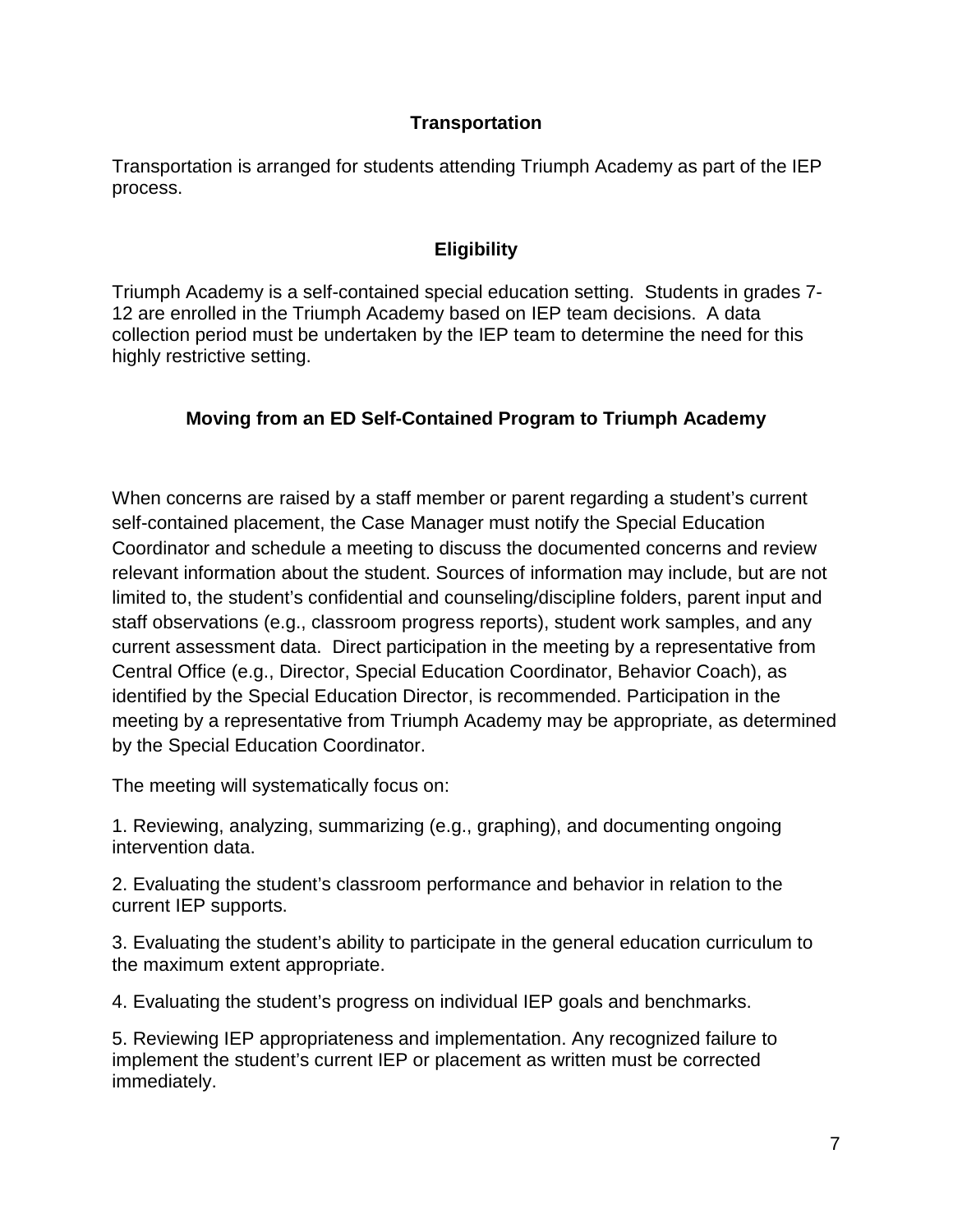If results of the meeting indicate that revisions to the IEP and/or placement might be needed, then an IEP Team Meeting must be scheduled and conducted. Involvement by the Special Education Coordinator and a representative from the Triumph Academy is required, and active participation is strongly recommended, whenever an IEP Team is considering placing a student in Triumph Academy.

The Special Education Coordinator may consider and authorize access to additional technical assistance and supports from the District Level and/or other District resources, as needed and appropriate. The IEP team will need to consider all programming, services, and placement options available at the current school.

The IEP Team must identify those accommodations/modifications, supplementary aids and services, and supports that are needed by the student. A written Behavioral Intervention Plan must be developed and implemented for the student, with a focus on maintaining the student successfully in the least-restrictive environment.

Following this meeting, designated staff members must continue to collect intervention data for a reasonable period of time (e.g., not less than 6 weeks). The data must be collected, analyzed, and summarized to document the student's current levels of performance and the success of implemented interventions.

Following the intervention/data collection phase, the student's classroom performance, behavior, and overall progress would again be reviewed and evaluated. If data suggests that the student is not receiving meaningful educational benefits under the current IEP and placement, then an IEP Team meeting must be convened to determine additional revisions to programming and services, if warranted, and to determine the appropriate level of placement.

When a special class placement is deemed both necessary and appropriate, the IEP Team must identify an implementation date and transition supports, as needed, to allow for a smooth transition.

The current school remains responsible for the student's continuing education until the new placement is fully implemented.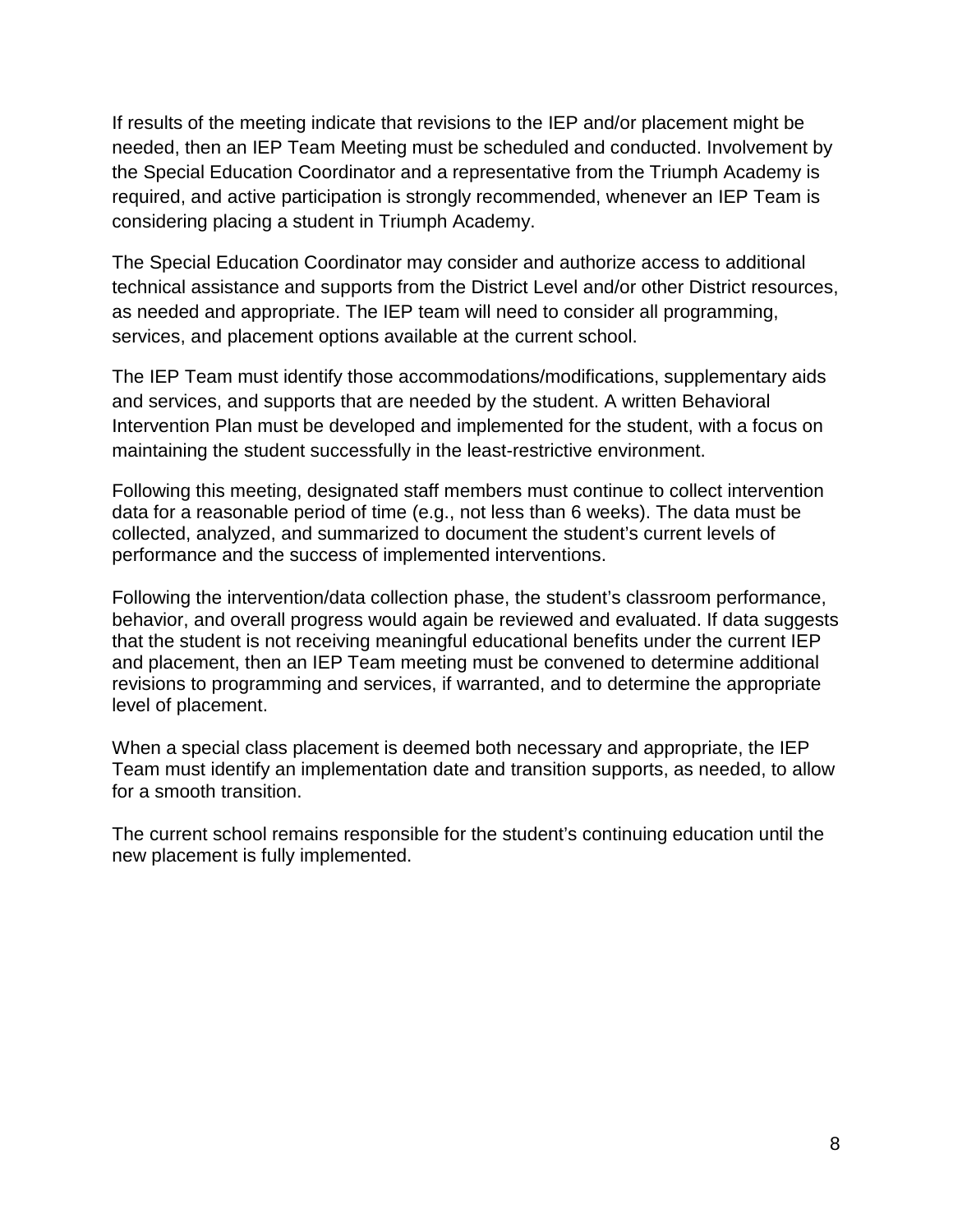# Change of Placement from ED Classroom to Triumph Academy

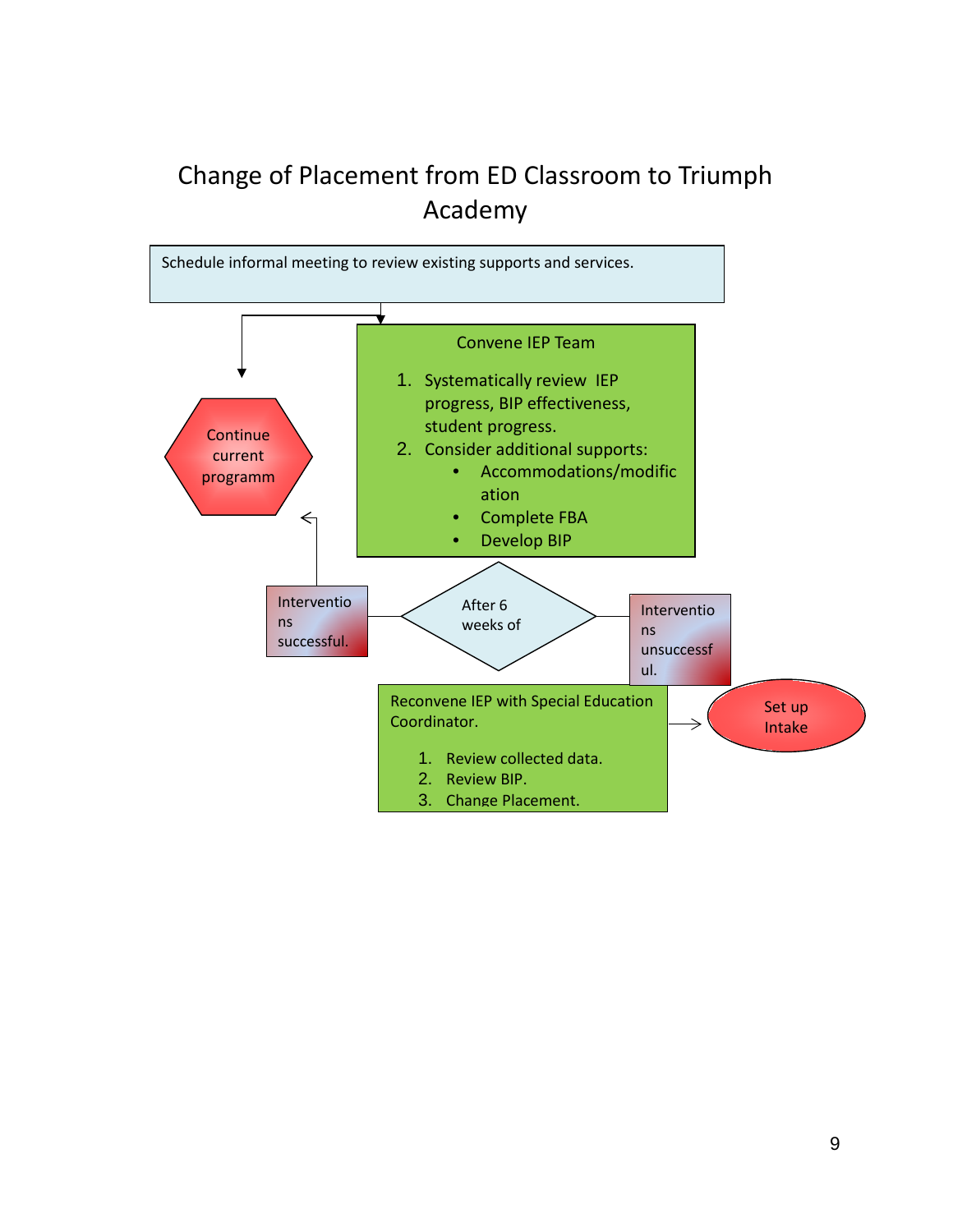## **Transitioning Students to Triumph Academy**

When placing a student in Triumph Academy is deemed both necessary and appropriate, the IEP Team must identify an implementation date and transition supports, as needed, to allow for a smooth transition. The following steps should be taken after an IEP team decides placement at Triumph Academy is appropriate for a student.

- 1. An intake meeting is schedule with the Triumph Academy teacher. At this meeting, the parent and teacher and student discuss the student's needs. The following documents are filled out.
	- a. Triumph Academy Enrollment Form
	- b. Counseling Release
	- c. Release of Information (if needed)
- 2. Transportation is arranged for the student.
- 3. Students in grades 7 and 8 are registered as attending Hardin Middle School.
- 4. Students in grades 9 12 are registered as attending St Charles West High School.
- 5. Students will participate in the Triumph Academy program and transition to special and regular education classes as deemed appropriate by the student's IEP team.
- 6. Students in grades 9 12 enrolled in Triumph Academy and St Charles West High School may belong to and take part in all extracurricular activities or groups for which they are qualified per board policy IGD, District-Sponsored Extracurricular Activities and Groups, including sports.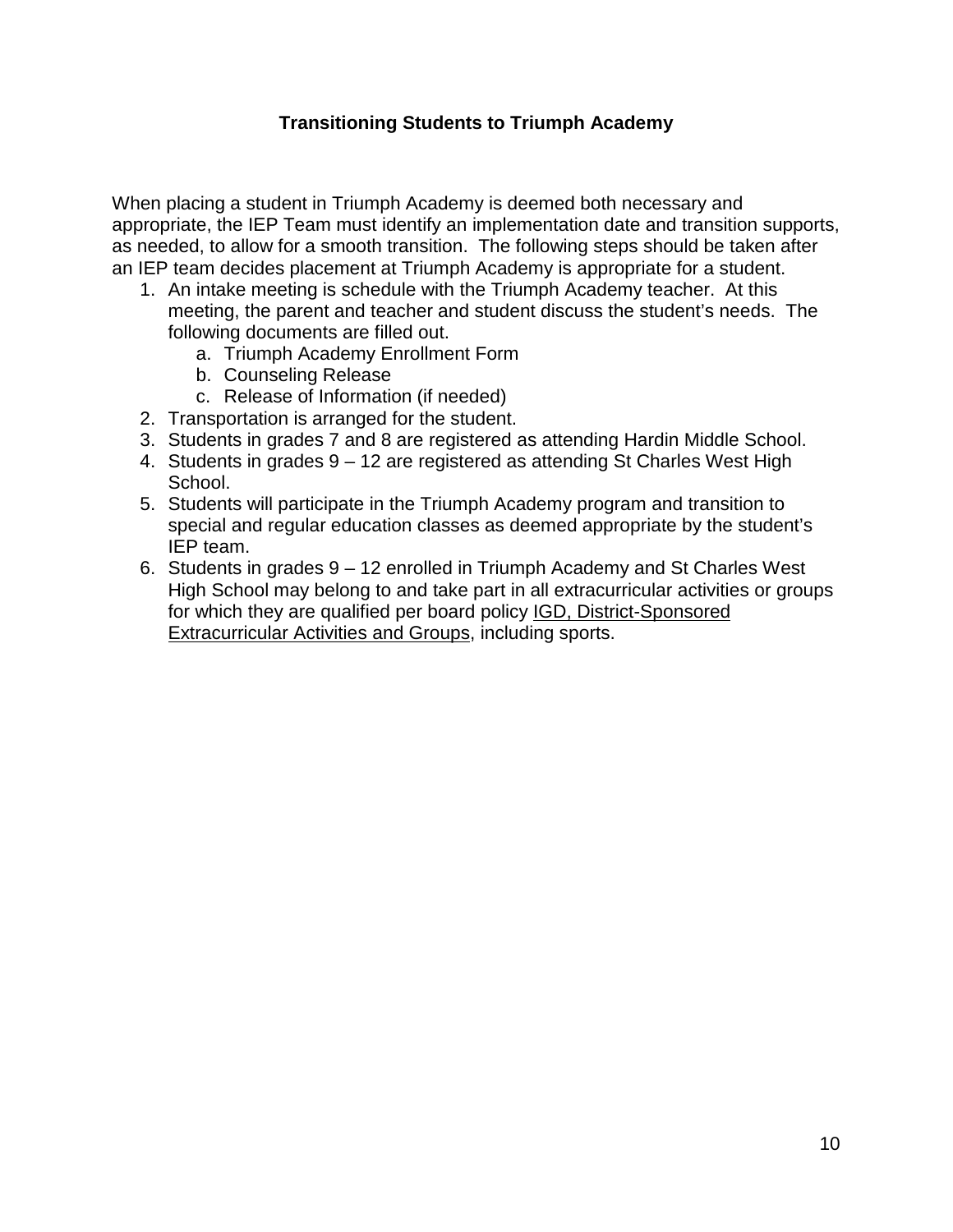## **Transitioning Students Back to Their Home School**

When students have made sufficient progress toward IEP goals, a student's IEP team may meet to consider returning the student to his or her home school. During the meeting, the team should discuss the following transition issues and develop a transition plan.

- 1. What will the timeframe for transition to the home school be? Should the day be divided between the two settings to smooth transition? Would it be more appropriate to divide the week between the two settings for a period of time?
- 2. What is the transportation need during this setting? Will transportation needs change as the transition plan is implemented?
- 3. How will other services be transitioned, e.g. counseling, social work or other related services?

The following steps should be taken after the IEP team has met.

- 1. The Special Education Coordinator or Triumph Academy Teacher will set up transportation for the student.
- 2. The student's special education teacher at the home school will communicate the plan to school staff implementing the plan. Regular communication should be maintained throughout the transition phase of the plan.
- 3. When the transition phase is complete, the student should be enrolled at the home school. Any student participating in any District-Sponsored Extracurricular Activities and Groups, including sports, will participate through the home school.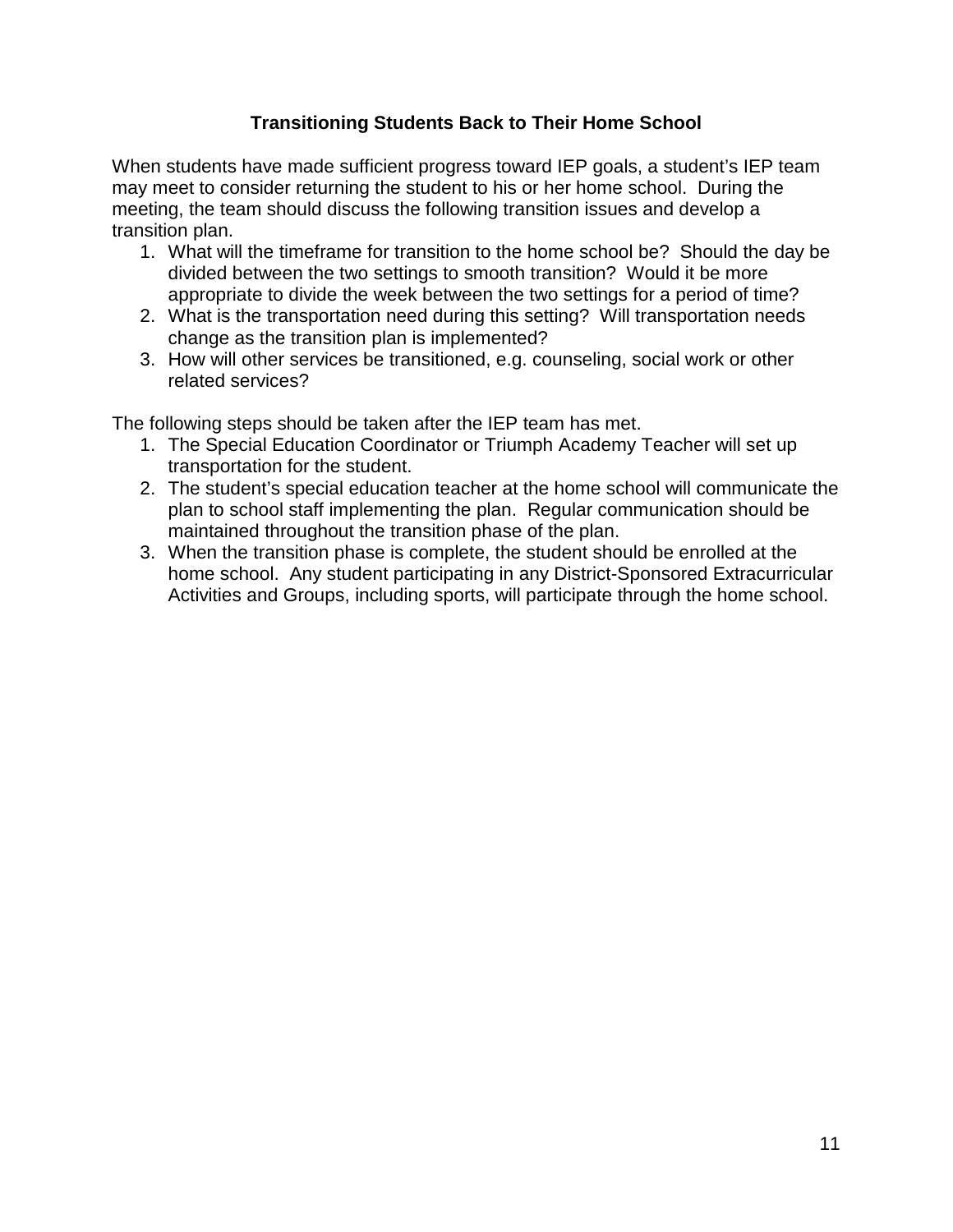# **Transitioning Students Back to Home School**

Collected Data indicates student has achieved goals in IEP.

Student displays motivation to return to home school setting.

Schedule an informal meeting to review data.

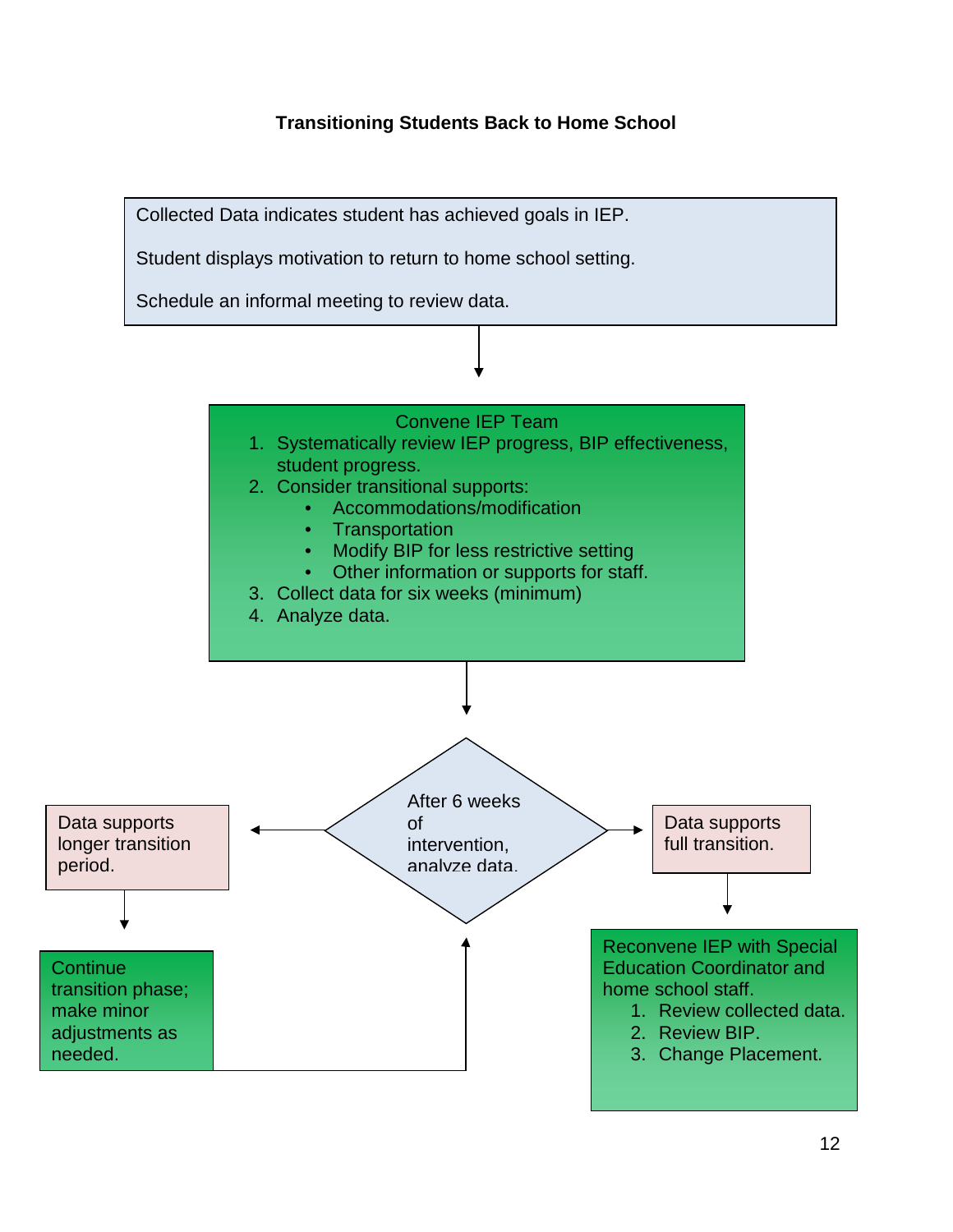

**Program Enrollment**

|                             |                                                                          | Start Date: __________________                                                    |  |  |
|-----------------------------|--------------------------------------------------------------------------|-----------------------------------------------------------------------------------|--|--|
|                             |                                                                          |                                                                                   |  |  |
|                             |                                                                          |                                                                                   |  |  |
|                             |                                                                          |                                                                                   |  |  |
|                             |                                                                          |                                                                                   |  |  |
|                             | DOB: _______________________ Age: ________ Gender: _______ Grade: ______ |                                                                                   |  |  |
|                             |                                                                          | Sending School: _________________ Counselor: ________________ Principal: ________ |  |  |
| <b>Members of Household</b> |                                                                          |                                                                                   |  |  |
| <b>Name</b>                 | Age                                                                      | <b>Relationship to Student</b>                                                    |  |  |
|                             |                                                                          |                                                                                   |  |  |
|                             |                                                                          |                                                                                   |  |  |
|                             |                                                                          |                                                                                   |  |  |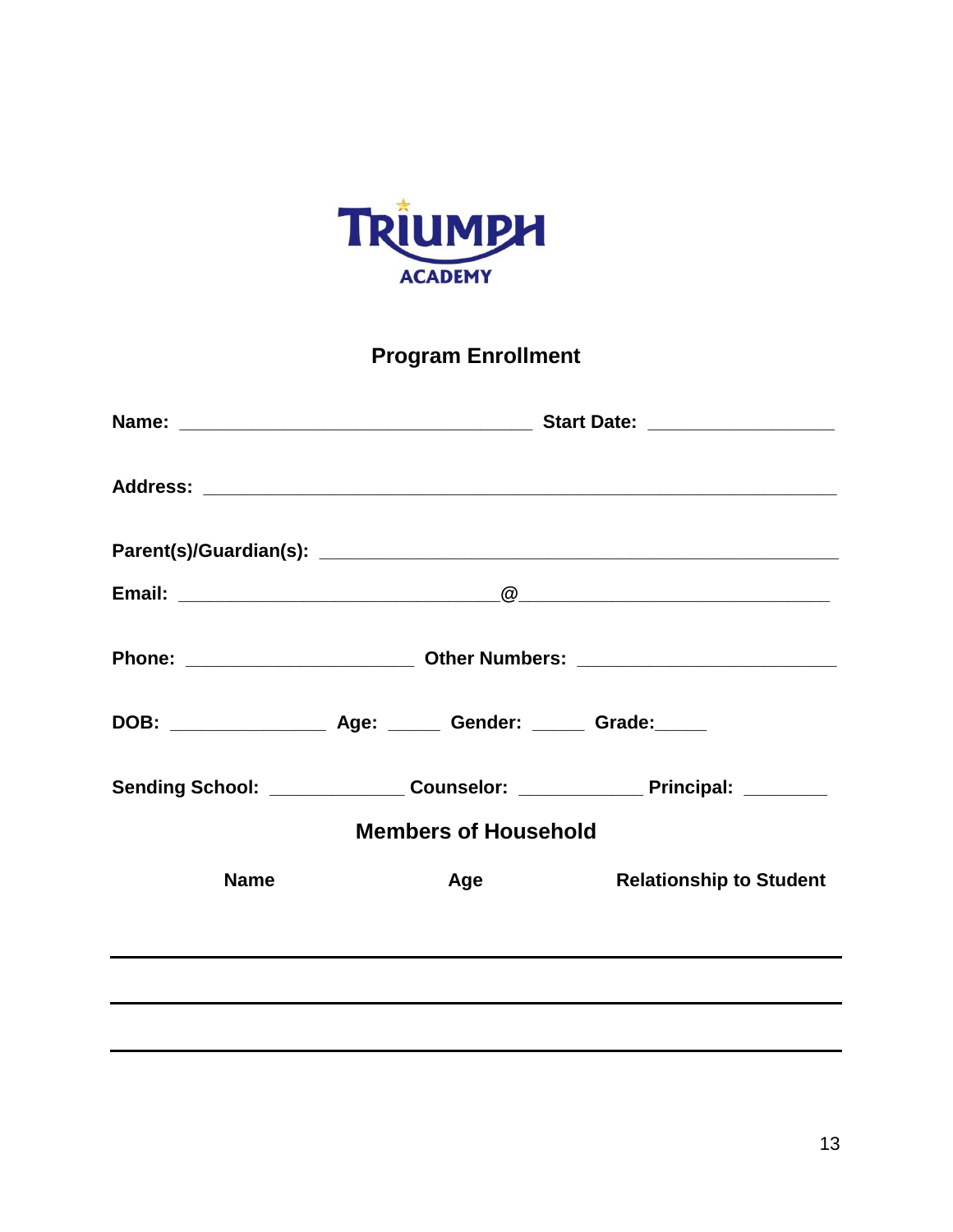| <b>Significant Life Events in Recent Years</b>                                   |          |  |
|----------------------------------------------------------------------------------|----------|--|
|                                                                                  |          |  |
| <b>Health Concerns (Include Medications)</b>                                     |          |  |
|                                                                                  |          |  |
| ,我们也不会有什么。""我们的人,我们也不会有什么?""我们的人,我们也不会有什么?""我们的人,我们也不会有什么?""我们的人,我们也不会有什么?""我们的人 |          |  |
|                                                                                  | Release: |  |
|                                                                                  |          |  |
|                                                                                  |          |  |
|                                                                                  |          |  |
|                                                                                  |          |  |
|                                                                                  |          |  |
|                                                                                  |          |  |
| <b>Student Goals and Interests:</b>                                              |          |  |
|                                                                                  |          |  |